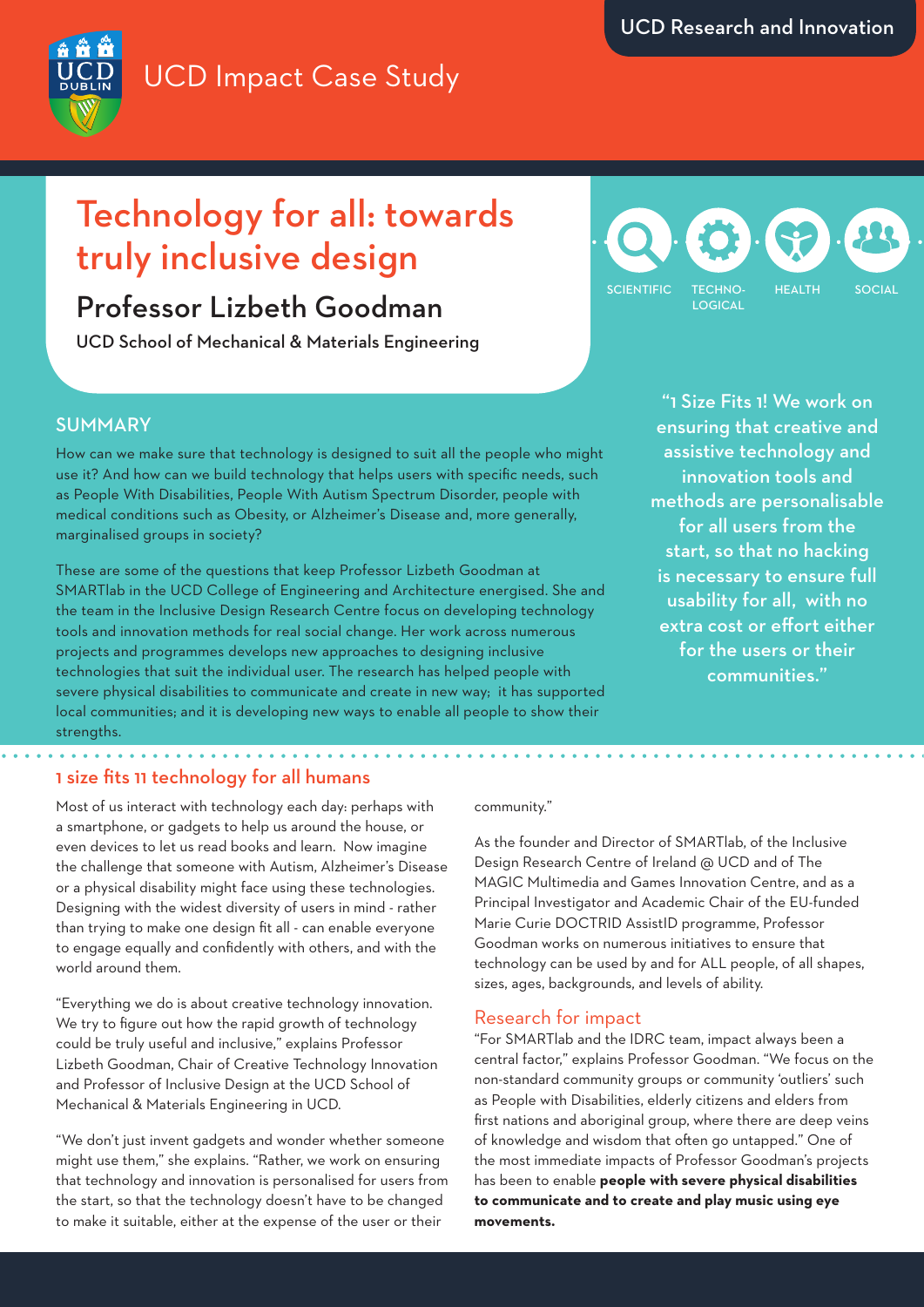

These assistive technologies, which the researchers including Professor Mick Donegan of SMARTlab configured using off-the-shelf eye tracking tools customised as input devices, with bespoke GRID tools for communications, have allowed users to express themselves creatively in a manner that would otherwise not be possible. These are life-enhancing tools.



Many thousands of other 'extreme users' are also benefitting from Professor Goodman's work too – the SMARTlab VR First Impact Lab Network and a suite of related projects being set up across Ireland and globally, uses virtual reality (VR) to build **confidence and skills among users with Autism**, a condition thought to affect roughly one in 100 people in Ireland.

"The virtual world gives people a new way to explore and socialise in a safe environment, and to learn and to play games - we can even develop virtual environments to help people learn about work opportunities and to do virtual job interviews" she explains. "In our partner team at Hao2 with Nikki Herbertson et al, roughly 80% of the developers are themselves on the Autistic Spectrum, and some of those developers have gone on to work in the technology industry. That has helped to **change the industry understanding of the skillsets that individuals with Autism can offer."** Professor Goodman is also using Virtual Reality to help people with **Alzheimer's Disease** – she and colleagues have developed game-like environments that encourage players to work together. "It's based on competitive gaming and the aim is to not only strengthen brain connections but also build a sense of online community." One of Professor Goodman's current applications of Virtual Reality is to create a **Virtual Obesity Clinic**. Working with UCD Professors Donal O'Shea and Carel Le Roux, and with the Hao2 and HorizonIRs

development teams under the SMARTlab umbrella, she has used virtual reality to explore the barriers to people attending a 'real life' obesity clinic. "We have shown that relatively small things can stand in the way of people getting treatment, such as not knowing where the nearest bus stop is, and whether the person could get to the clinic without stopping to sit down," she explains. Visualisation tools such as virtual worlds enable people to make personal choices safely and then to extend their realm of engagement into the real world.

Technology can also help to **support local communities**, and through SMARTlab Professor Goodman has been **applying this principal in Cahersiveen, Co. Kerry.** "By wiring the streets of Cahersiveen with wifi hubs and sensors, and setting up augmented reality tagging, using SKIGNZ we were able to let visitors see through their smartphones: they can not only see where the preferred cafes are, and where the library is, but they can also find cultural and historic sites, including the INCLUDE lab for local researchers and artists and the new maker space we are setting up there. We have even included a virtual Luke Skywalker above Mount Skellig," she explains. "It allows people to engage with the community and surroundings without necessarily disturbing the natural environment or community. We have run seminars there, bringing in researchers from around the world to the high street of Cahersiveen to honour the place and the people and their spirit of Muinin (Pride)."

The underlying technology is now also being used in Canada in a small town close to the Niagara Falls. SMARTlab is setting up a space where residents can use Virtual Reality to **learn about the environmental consequences of their behaviours and how to protect their surroundings and culture.** "They can see the impact of environmental disruptors and how that will change their area," explains Professor Goodman. "And we now have elders from these native communities working with us, bringing their knowledge about culture and landscape. They are joining the PhD programme, where they feel their values are reflected."



A new cross-cultural China/Ireland virtual world has also been developed for context-specific language learning, including online games and a full 3d Virtual UCD tour: this is ready to roll out as an orientation tool for international